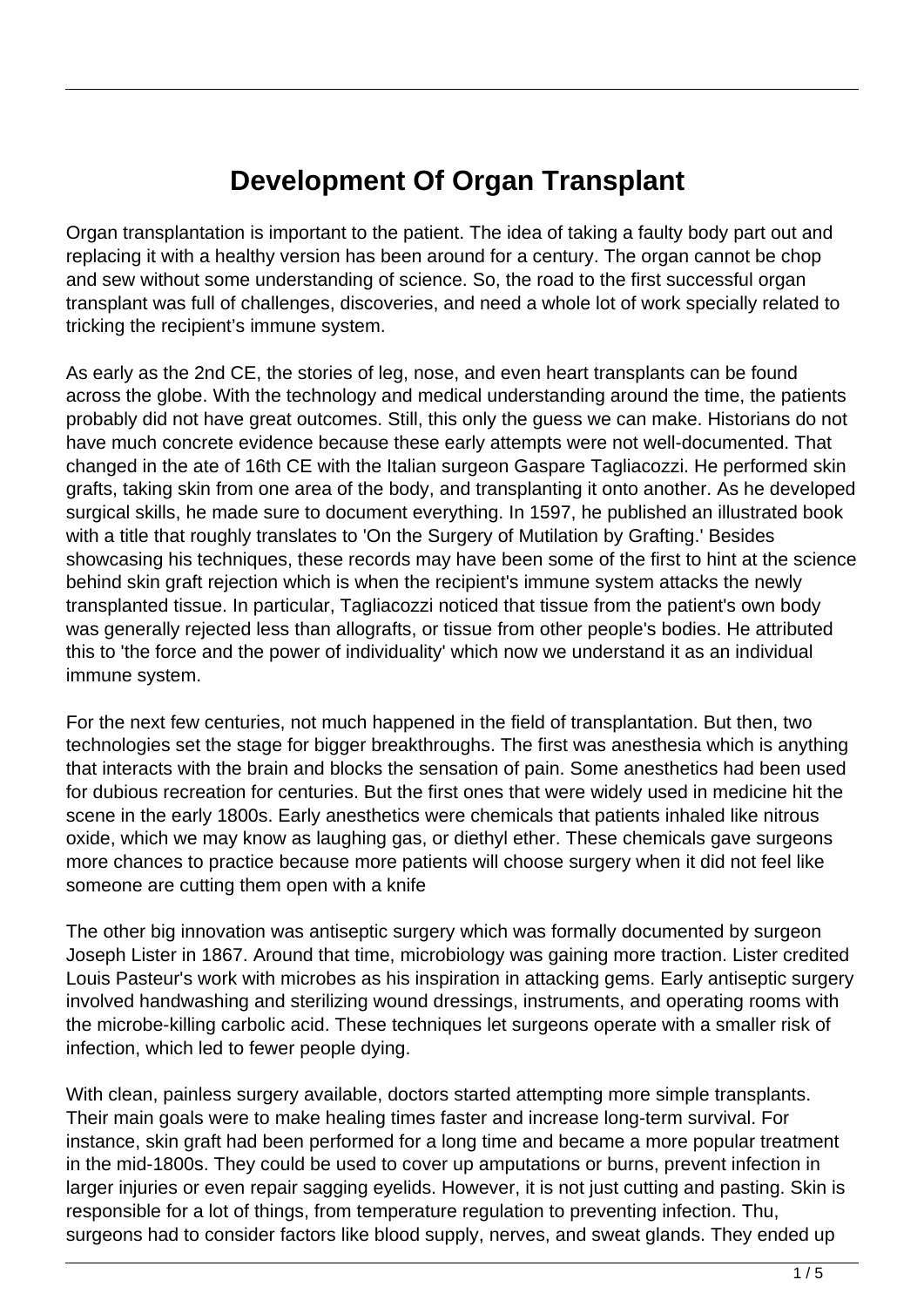experimenting with skin from different body parts of the patient, but also skin from dead bodies. Around this time, doctors also became interested in transplanting other body parts like the cornea, the clear tissue that helps protect the front of the eye and focus light. The first few surgeries involved xenografts or body parts taken from other species especially pigs. The cornea does not have a blood supply, so doctors could just lay the pig cornea on a human eye like a contact lens, suture it up and let it heal.

The early transplant was far from perfect. A lot of people's bodies were rejecting foreign tissues, breaking down and absorbing them. Still, all these experiments were steps toward more complicated surgeries. In the late 1800s, the Swiss physician Emil Theodor Kocher operated on hundreds of patients with goiters, which are swollen thyroid glands. His strategy was just to cut into the neck and completely remove the thyroid, but he noticed that afterward, the patient developed a condition that now we recognized as hypothyroidism. The thyroid gland produces some of the hormones that run your metabolism. When it's removed, there are symptoms like sluggishness and trouble regulating the patient body temperature. To try and fix that, in 1883, Kocher transplanted thyroid tissues back into a patient. Which may count as the first organ transplant.

This led to more attempts to replace deficient hormone-producing glands with working ones, especially thyroid transplants. Yet, over time, these allografts eventually failed. As surgeons experimented with more organs, they ran into trickier problems. For instance, they learned that it was crucial to hook up a patient's blood supply to keep newly transplanted organs alive with oxygens and nutrients. In the early 20th century, the French surgeon Alexis Carrel invented new techniques for anastomosis or suturing 2 tubes together. In this case, blood vessels. In fact, he got so good at it that he successfully transplanted many different organs. Even hearts between dogs and they stayed alive, at least for a little while. In all of his surgeries, he noticed that allografts and xenografts always failed given enough time.

As transplantation became more accepted in the medical community, rejection became the biggest challenge. Scientists offered a bunch of explanations like, maybe rejection had to do with different nutrients or proteins in different bodies. Doctors tried a bunch of fixes, like soaking the donor organ in the recipient's blood but it did not do anything. Over the course of all these experiments, they did notice something which is animals that were battling some kind of infection during transplant usually had better results. They figured that the host's immune system was too busy dealing with the illness to deal with the transplanted organ. So, the researcher started weakening animal immune systems on purpose before transplantation.

This technique is called immunosuppression. Initially, the scientist tried radiation, certain drugs, or even removing the spleen. The spleen is an organ that filters blood and makes white blood cells, which are key for immune responses. Unfortunately, radiation was the only effective immunosuppression treatment. Doctors hoped it would make rejection less likely, but it was way too dangerous for clinical use. So progress stalled as a scientist tried to nail down how the immune system worked. By the early 1900s, a few researchers stumbled upon a discovery. They knew that if a patient got a skin graft from a donor, it would usually be rejected after a few days but if they took a tissue from the same donor and grafted it to the same patient again, it was rejected much faster.

This pointed to some kind of adaptive immune response that they called the second set phenomenon. They do not really know what to do with this information yet, but it helps them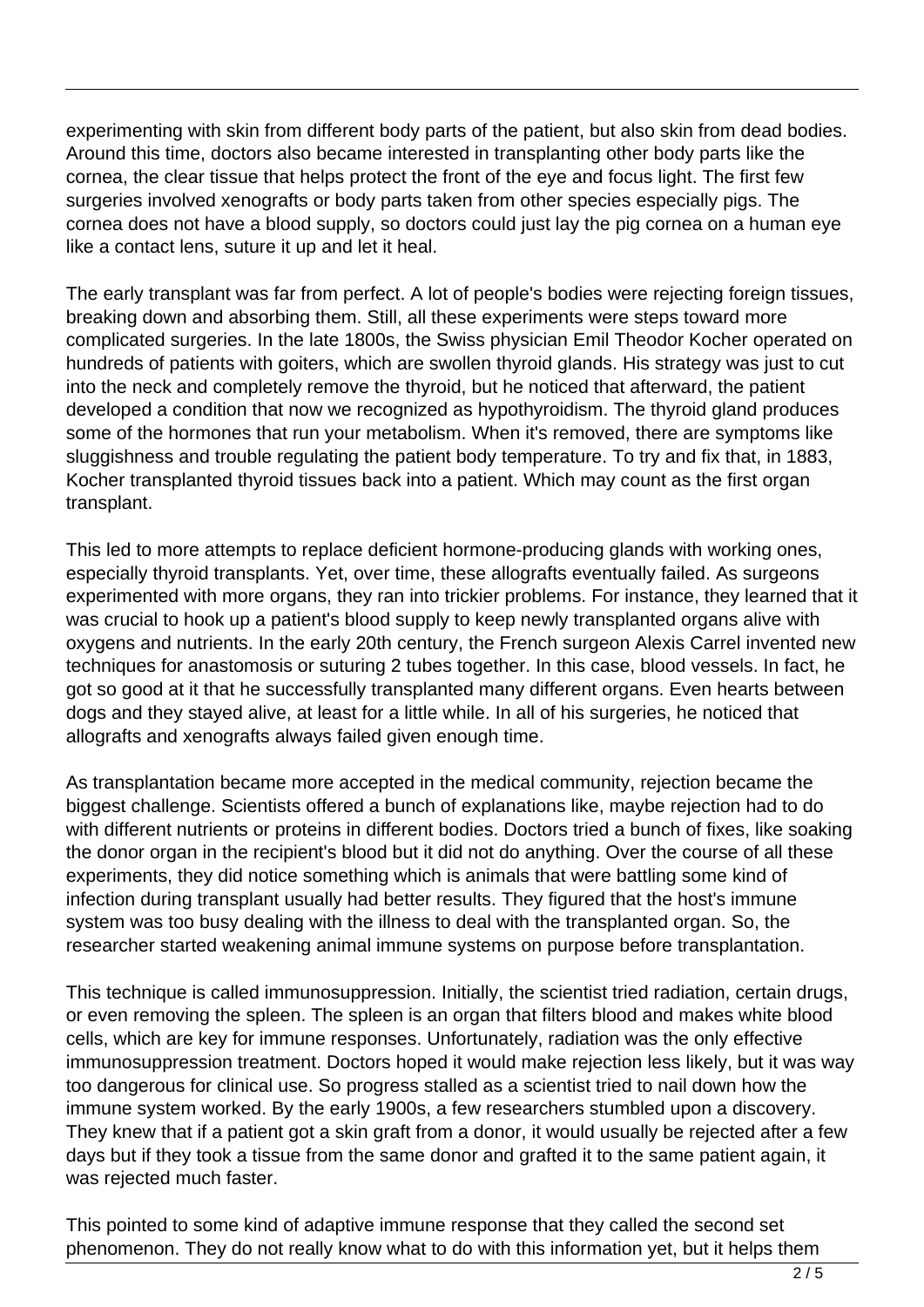understand how the human body recognizes foreign stuff with antibodies. Around the same time, a biologist named Peter Medawar made discoveries too. Supposedly, while Medawar in a party, a colleague asked him if he could tell different types of twin cows apart and Medawar said that skin grafts between two fraternal twin cows would be rejected, but two identical twins would not. It was an important distinction. Identical twins develop from one sperm and one egg cell and may share a placenta while fraternal twins are made from two separate sperm and egg cells with separate placentas.

Now, they ended up testing this experiment and what they found was surprising. Most skin grafts between twins worked, even fraternal twins which is not what they expected. A few years earlier, research had shown that fraternal twin cows shared blood and another cell while developing in the uterus and as adults, their bodies made two types of red blood cells instead of just one. With that discovery on top of their own, Medawar and his colleagues realized twin cows were probably making multiple types of immune cells too which is why they are not rejecting skin grafts from their twins. Basically, the cows' bodies did not recognize their twin's cell as foreign, because of how their immune systems developed. Then, these researchers attempted to cause the same phenomenon in mice. The team took spleen cells from a donor mouse, then injected those cells into mouse fetuses. If those babies grew up, skin grafts from the donor mouse were not rejected. After all this time, they had proven that it was possible for a host to accept an allograft. Even though we could not necessarily apply this technique to humans.

The skin was one thing, but a fully functioning organ would be more difficult, and perfect storm factors made one organ ideal candidate to test in humans; the kidney. Back in the 1900s, we did not have many effective treatments for end kidney stage disease. So taking a shot at transplantation seemed like the best option. In 1933, a doctor performed the first-ever human-tohuman kidney transplant, but the kidney came from a 6-hour-old cadaver and the transplant patient died less than 22 hours later. This probably because of mismatch and damage that had been done to the kidney from ischemia, a lack of blood supply.

Then in 1954, an American doctor named Joseph Murray had the opportunity to use a patient's identical twin a kidney donor. Similar to the cow and mouse studies, he was able to bypass the issue rejection because their immune systems were a pretty straightforward match. This 1954 event is usually credited as the first organ transplant in humans. The recipient went to live for another 8 years, which is significant. This surgery mostly reinforced what scientists knew. The researcher continued to study histological compatibility, finding matches for organ donors and recipients based on aspects of their immune system and there were still plenty of kinks to work out to get modern organ transplants.

For instance, researchers developed immunosuppressant drugs to treat patients before surgery and as a method of anti-rejection in the long term. Healthcare teams also had to figure out how to get organs to patients. They developed cold storage chains to preserve organs for as long as possible because ischemia gets to work quickly. But figuring out where to get organs sparked many ethical dilemmas. Now entire systems and committees are dedicated to figuring it all out.

## Xenotransplantation

For the last fifty years, we've been replacing damaged human heart valves with pig valves. So, if we can transplant heart valves from pigs, why not entire hearts or kidneys or livers or lungs?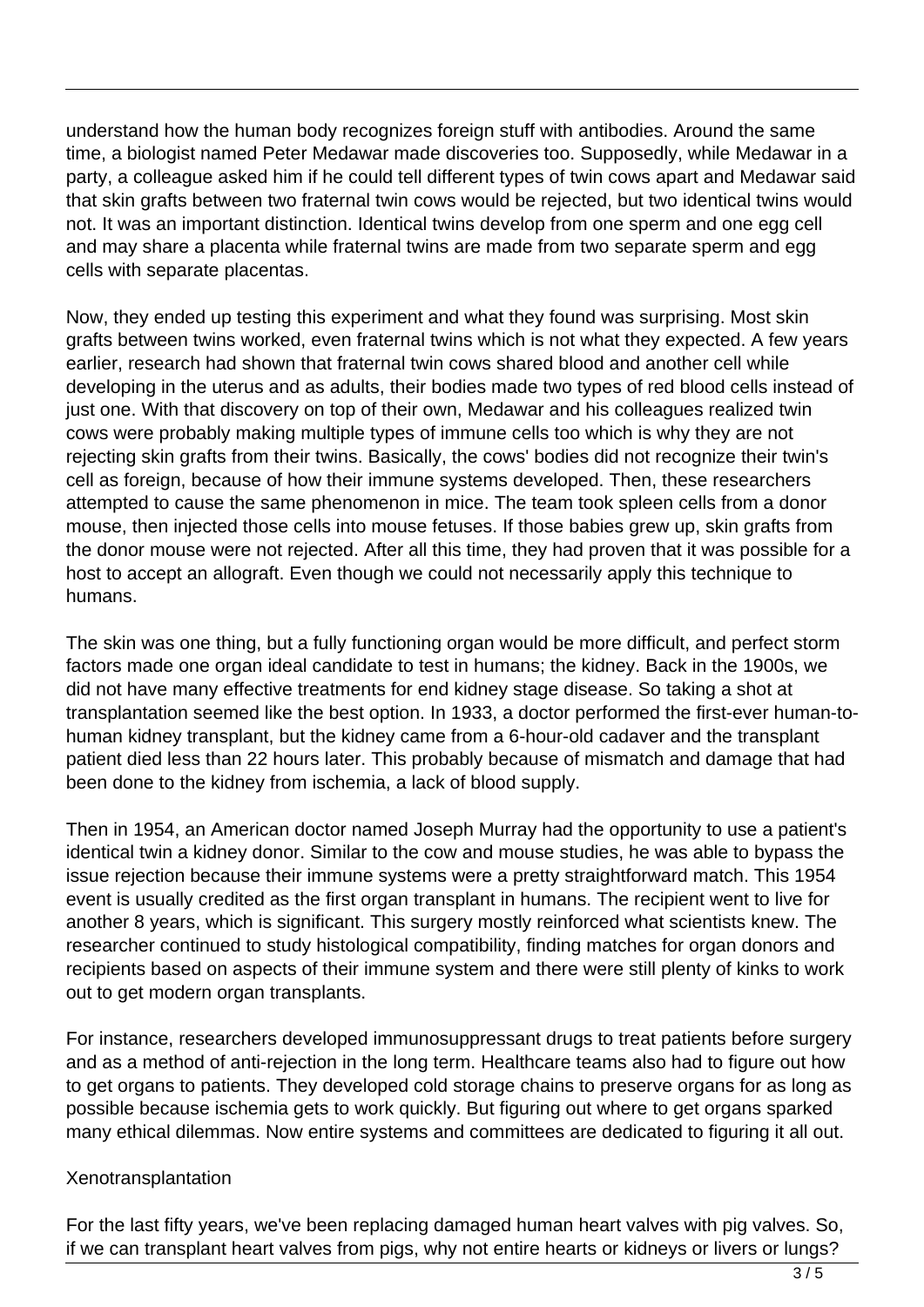How come you can walk around with a pig's heart-valve inside of you but you reject a kidney from another human? Out of all the creatures in the world why pigs? Transplantation of organs from one species to another is known as Xenotransplantation. It turns out to be pretty bizarre but since there's a shortage of human organs figuring out how to get a steady supply of animal organs and tissue that we could use is something we might want to figure out.

Transplantation from human to human is tricky enough. Much more difficult than matching blood types. The new organ is often rejected by the recipient because of a protein called human leukocyte antigen (HLA). Almost every type of human cell has different kinds of these proteins on its surface and normally, they are the immune system's undercover agents, making a target for it to attack. So if you transplant an organ from one person to another, and the recipient's immune system recognizes the donor's HLA as foreign, it'll attack the transplanted tissue. This can lead to severe blood clots, failure of the new organ, and all kinds of painful symptoms that, put together, amount to transplant rejection.

The problem with these HLAs is that they are incredibly diverse, with thousands of variants, which makes it very hard to find a donor whose chemistry matches a recipient. Some people spend years on the waiting list. Others never get a match at all. However, there are few ways around the problem, and one of them is to skip human and move to a pig.

People might find this too flattering but we have a lot in common with a pig. Our immune system functions in a similar way and our organs mostly do the same things. Shockingly, pigs are the right size. We absolutely would not want a heart valve transplant from a mouse or beluga whale. The main thing is that s heart valve does not need to be alive to do its job. It's really just a piece of tough, flexible connective tissue that acts as a glorified piece of plumbing to direct blood flow.

Blasting the pig valve with a chemical called glutaraldehyde, the pig valve can be preserve while killing all its cells in the process. Dead cells can not produce those HLA proteins, so there is much less risk of rejection. The risk is not zero, though. These heart valves can wear out over tie since they are dead and unable to replace damaged cells. Sometimes the patient's immune system still gets nervous about having this foreign thing in the body. The dead cells still have some antigens on their surface, and patients especially those with stronger immune systems can react to them. The valve may eventually fail. So scientists figured out how to minimize even that small risk. They identified as the main antigen that our immune system attacks in pig tissue, galactose-alpha 1, 3-galactose, or alpha-Gal for short.

Then, they genetically engineered pigs not to express alpha-Gal, so the human immune system can accept a pig valve much more readily. But why it's stopped? Why pig is not used to grow not just heart valves but whole heart, or anything else people might be needed? That could solve the organ shortage. Well, the scientist is working on it. Knocking out alpha-Gal is not enough to convince the human body to accept a whole organ from a pig, but some more extensive genetic engineering could help. For example, the gene that tells the cell to produce some of its other antigens could be removed, or throw in some human genes to make the tissue seem more familiar to the human immune. The scientist has tested these genetically engineered pig organs in non-human primates like baboons, which only for a short time. Still, technology is advancing quickly.

There the downsides from xenotransplantation. Some people are not comfortable with the idea of genetically engineering pigs to express human genes, even if it is only to trick the human